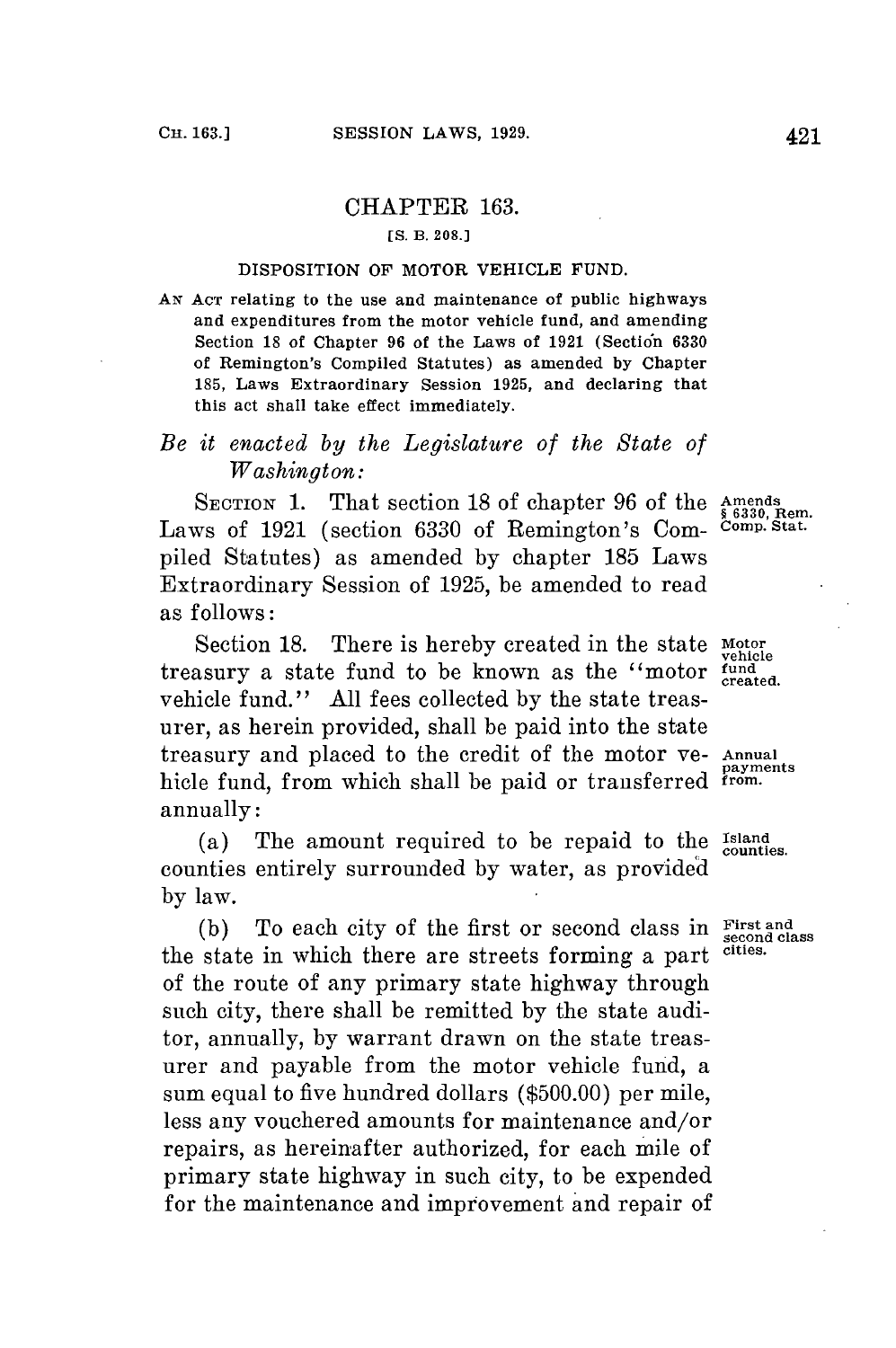the streets forming a part of the route of the state highways in such city.

**(c)** To each city of the third or fourth class in **Third or** which there are paved streets forming a part of the route of any primary state highway through such city, there shall be remitted **by** the state auditor, annually, **by** warrant drawn on the state treasurer and payable from the motor vehicle fund, a sum equal to five hundred dollars **(\$500.00)** per mile, less any vouchered amounts for maintenance and/or repairs, as hereinafter authorized, **for** each mile of paved primary state highway in such city, to be expended **for** the maintenance and improvement and repair of the paved streets forming a part of the primary state highways in such city.

**(d)** The state highway engineer may give the **State** city authorities permission to expend said maintenance money upon the other streets in such city pro-<br>vided repairs and improvements on streets forming ture on<br><sup>other streets.</sup> state highways are maintained as near as possible equal to the standard of the original construction, subject to the approval and direction of the state highway engineer. When the repair of any damaged **Delay.** portion of the state highway street is delayed for an unreasonable length of time the state highway **Notice.** engineer shall notify the proper authorities of such city to make the necessary repairs within a speci-Noncom-<br>pliance. fied time not to exceed thirty days. Non-compliance with this notice will authorize the state highway engineer to direct the state highway department to make the necessary repairs to the extent of, and not to exceed, the amount of the allotment made to such city during the fiscal year, and forward a statement of the cost of such repairs and/or maintenance to the state auditor and the state treasurer directing this amount be paid from the motor vehicle fund on proper voucher **for** material and labor, and deducted from any monies due such city as hereinbefore set

**highway** to permit<br>expendi-

**fourth class**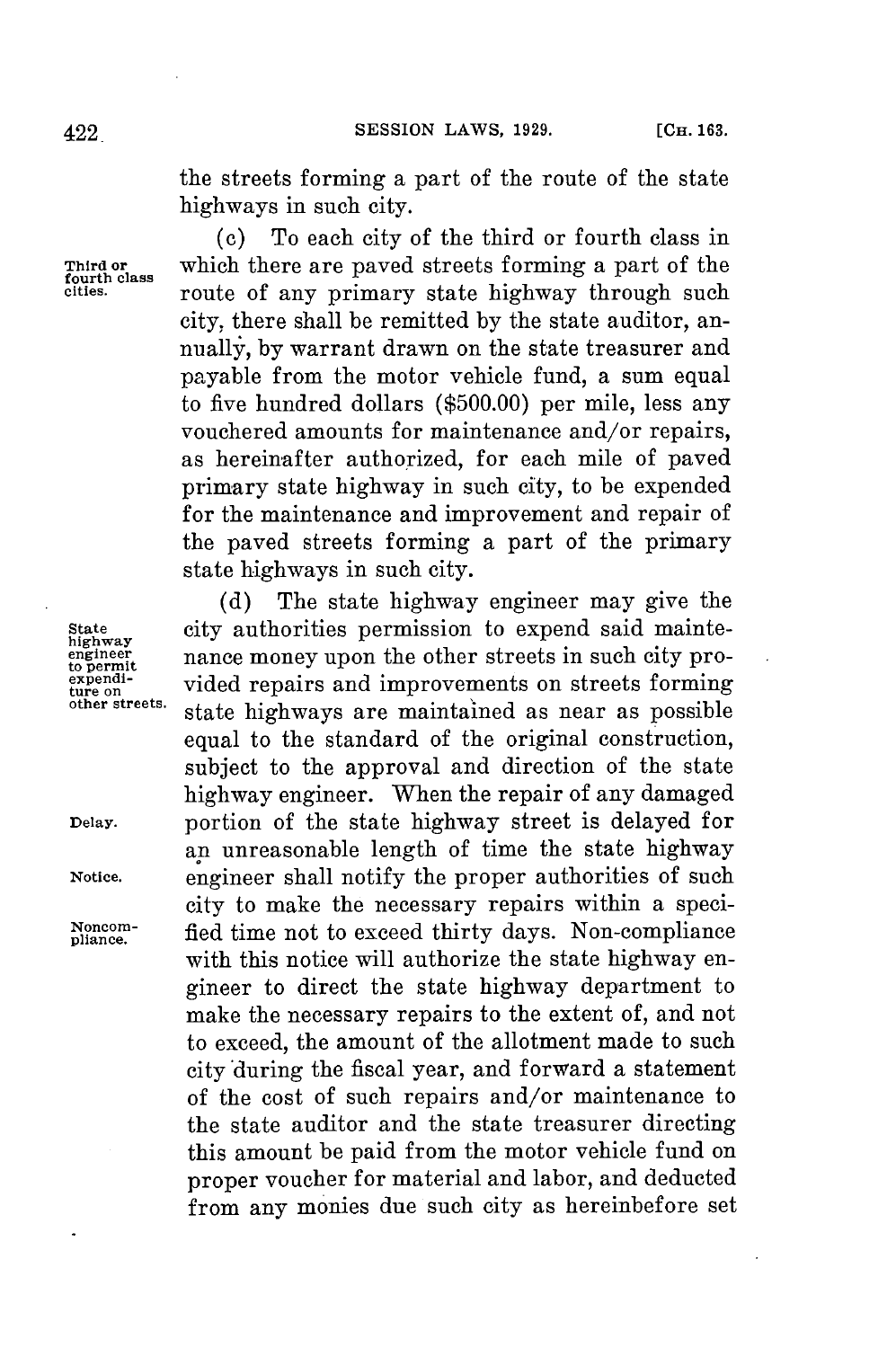forth in **(b)** and **(c)** of this section. There shall **be** submitted to the state highway engineer not later than the fifth day of January of each year a certi- **Statement** fled statement by the city clerk of each city affected and improve**by** the foregoing provisions showing in detail the repairs and/or improvements made on streets forming the state highway in such city and the amount of money expended on such repairs and/or improvements during the calendar year last passed. The state shall maintain the roadway of all unpaved streets, or portions thereof, forming a part of the route of any primary state highway through cities state to of the 3rd and 4th class, in the manner provided by maintain of the 3rd and 4th class, in the manner provided by  $\frac{\text{maintain}}{\text{4th class}}$ law for the maintenance of primary state highways cities. outside of incorporated cities and towns: *Provided,* This act shall not be construed to include the maintenance of sidewalks, cross-walks, structures and drainage facilities, including repairs of damage caused **by** water, sewer or gas mains, and telephone conduits.

The state highway engineer shall determine what **State** streets in cities form a part of the route of any pri- **engineer to** mary state highway and shall, between the fifteenth day of February and the fifteenth day of March of each year, certify in duplicate, one copy to the state treasurer, and one copy to the clerk of each city affected **by** the foregoing provisions, the number of miles of such constructed highways within such city forming a part of the route of a primary state highway.

(e) The balance remaining in the motor vehicle **Balance in fund.** fund, after the payments and remittances hereinabove provided for, less any sums appropriated for administrative expenses in the office of the state treasurer, the department of licenses and the office of the state highway engineer, and any sums distributed to counties for construction and/or maintenance of county roads, shall be applied annually to